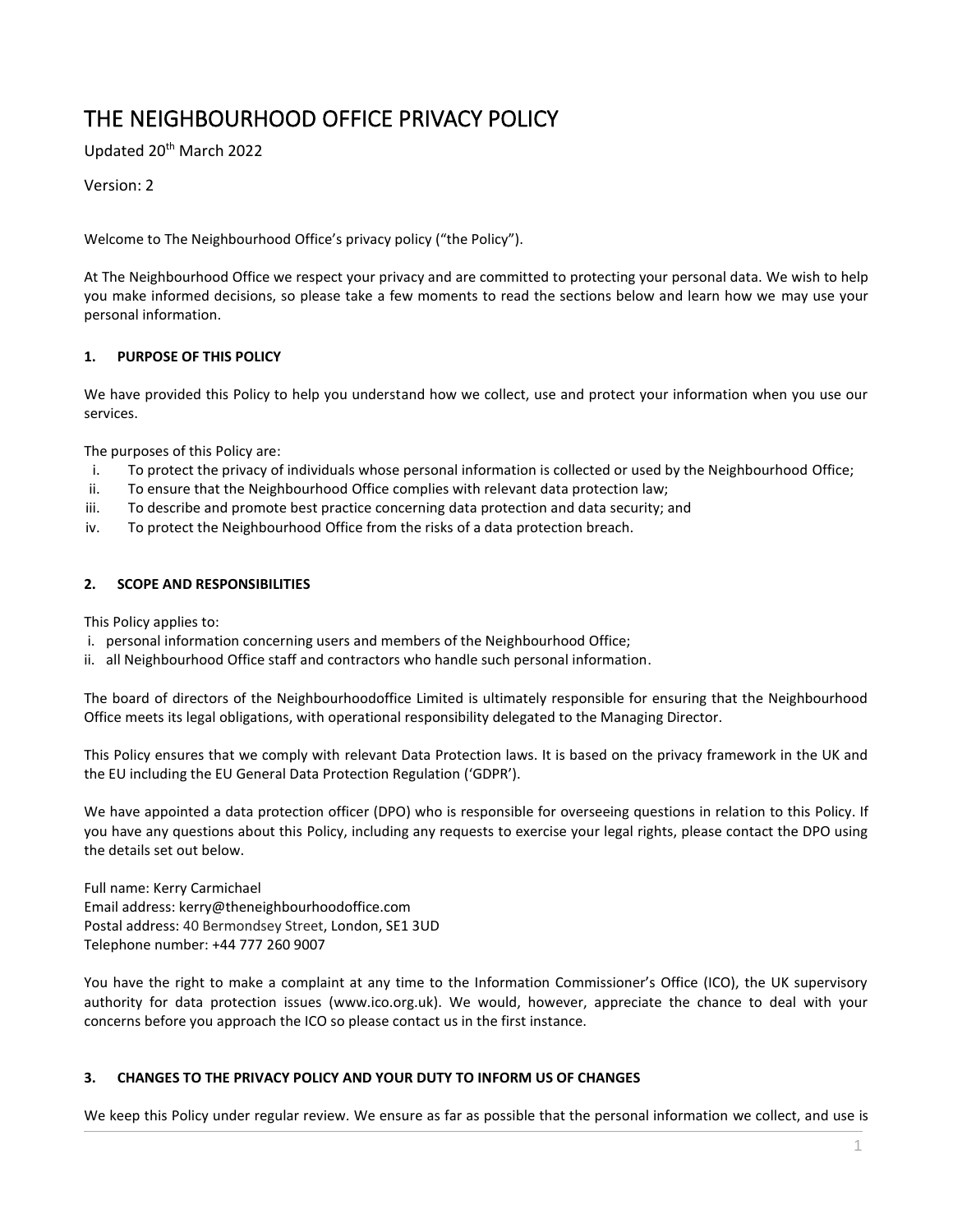accurate and up-to-date. This includes:

- i. Ensuring that personal information communicated to us is recorded accurately;
- ii. Taking appropriate steps to verify the accuracy of the personal information; and,
- iii. Implementing measures for checking and rectifying data which appears to be inaccurate.

It is also important that the personal data we hold about you is accurate and current. Please keep us informed if your personal data changes during your relationship with us.

## **4. THE DATA WE COLLECT ABOUT YOU**

Personal data, or personal information, means any information about an individual from which that person can be identified. It does not include data where the identity has been removed (anonymous data).

We only collect and use personal information which is necessary for the purpose and take steps to avoid the unnecessary collection and use of personal information. This information is limited to:

- names and contact details of the Neighbourhood Office members;
- names and contact details of any guests of the Neighbourhood Office members;
- names and contact details of the director of each member company, as well as a copy the director's identification document;
- members' payment information.

We do not collect any Special Categories of Personal Data about you (this includes, for example, details about your race or ethnicity, religious or philosophical beliefs or sexual orientation).

## **5. IF YOU FAIL TO PROVIDE PERSONAL DATA**

Where we need to collect personal data by law, or under the terms of the membership contract and you fail to provide that data when requested, we may not be able to perform the services. In this case, we may have to cancel a product or service you have with us but we will notify you if this is the case at the time.

## **6. HOW IS YOUR PERSONAL DATA COLLECTED AND HOW WE USE YOUR PERSONAL DATA**

We collect your personal information by direct interactions. You give us your Personal Data by filling in forms or by corresponding with us by email or otherwise.

We will only use your personal data when the law allows us to. Most commonly, we will use your personal data in the following circumstances:

- i. By managing the co-working office space;
- ii. Through managing your co-working membership; and by
- iii. Organising and promoting the Neighbourhood Office events at the premises.

## **7. DISCLOSURES OF YOUR PERSONAL DATA**

We may share your personal data with the parties set out below for the purposes as described hereunder.

| <b>External Third Party</b> | <b>Purpose/Activity</b>      | Type of data          | Lawful basis for processing |
|-----------------------------|------------------------------|-----------------------|-----------------------------|
| OfficeRnD Limited.          | OfficeRnD is a software that | Name, surname, email  | Performance of a contract   |
|                             | manages our membership       | address and telephone | with you.                   |
|                             | platform. For example, it    | number.               |                             |
|                             | creates address books of our |                       |                             |
|                             | members and respective       |                       |                             |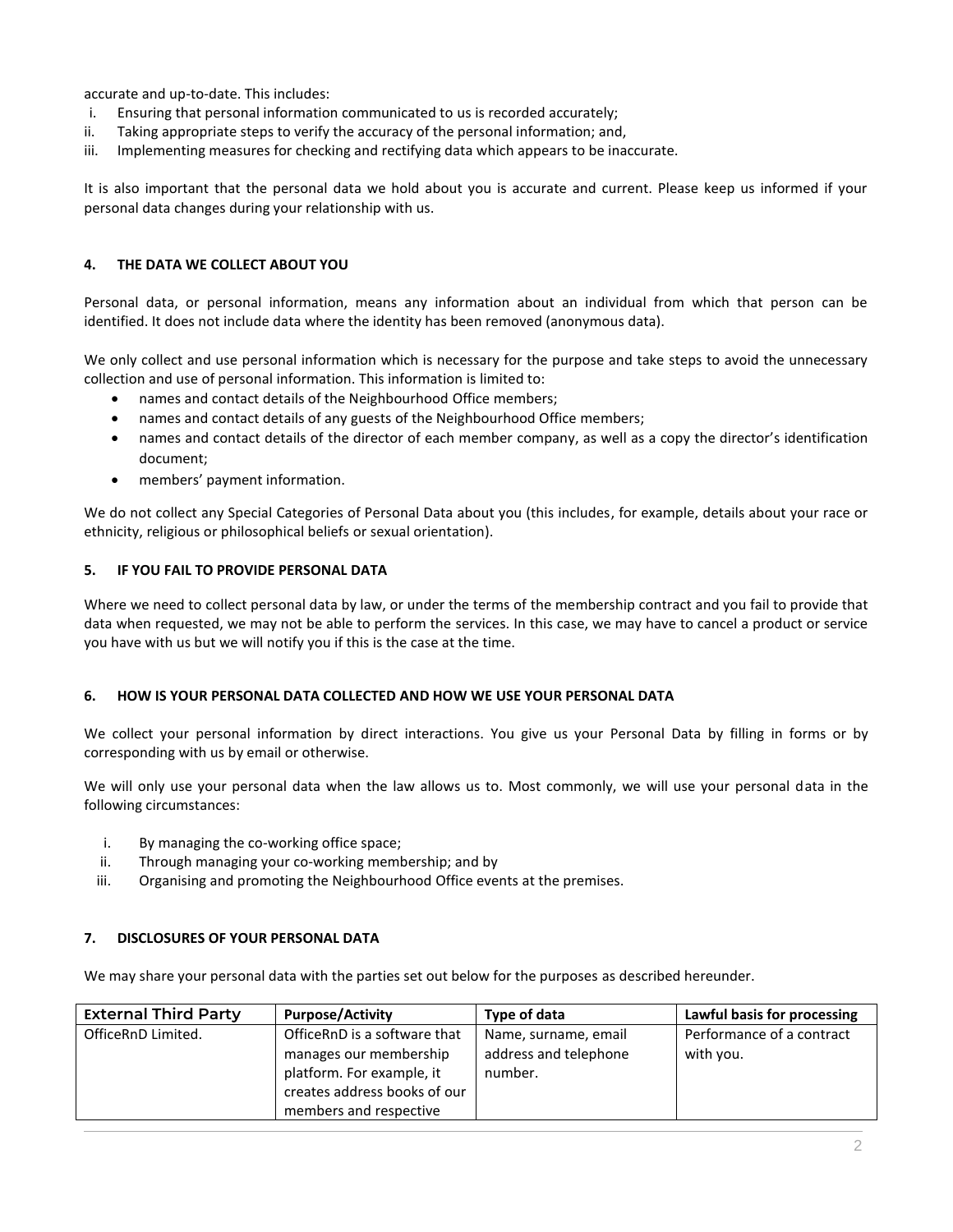|                          | companies, runs billing<br>processes, and allows<br>members to book meeting<br>rooms.<br>In addition, it is a visitor<br>management software. As<br>such, personal data is shared<br>with Office RnD allowing it<br>to notify members when<br>their guests arrive to site. It<br>also ensures that we can<br>keep a record of all person<br>who access the premises. |                                                 |                                                                        |
|--------------------------|----------------------------------------------------------------------------------------------------------------------------------------------------------------------------------------------------------------------------------------------------------------------------------------------------------------------------------------------------------------------|-------------------------------------------------|------------------------------------------------------------------------|
| Go Cardless Ltd          | GoCardless process<br>membership payments and<br>other payment<br>requirements.                                                                                                                                                                                                                                                                                      | Name, surname, email,<br>address and telephone. | Performance of a contract<br>with you.<br>Necessary for our legitimate |
|                          |                                                                                                                                                                                                                                                                                                                                                                      |                                                 | interests.                                                             |
| Xero Ltd.                | Xero manage and provide all                                                                                                                                                                                                                                                                                                                                          | Name, surname, email,                           | Performance of a contract                                              |
|                          | of our accounting solutions.                                                                                                                                                                                                                                                                                                                                         | address and telephone.                          | with you.                                                              |
|                          |                                                                                                                                                                                                                                                                                                                                                                      |                                                 | Necessary for our legitimate<br>interests.                             |
| ACT Access Software Ltd. | We use ACT Access Software<br>to generate member access<br>cards and manage member<br>access rights.                                                                                                                                                                                                                                                                 | Name, surname and email<br>address.             | Performance of a contract<br>with you.                                 |

We require all third parties to respect the security of your personal data and to treat it in accordance with the law. We do not allow our third-party service providers to use your personal data for their own purposes and only permit them to process your personal data for specified purposes and in accordance with our instructions.

Where personal information is shared with other parties (apart from where this is under a legal obligation) this is governed by a data processing agreement which sets out the parties' obligations to keep the information secure and only to use it lawfully.

## **8. INTERNATIONAL TRANSFERS**

Some of our external third parties are based outside the EEA so their processing of your personal data will involve a transfer of data outside the EEA.

Whenever we transfer your personal data out of the EEA, we ensure a similar degree of protection is afforded to it by ensuring at least one of the following safeguards is implemented:

- We will only transfer your personal data to countries that have been deemed to provide an adequate level of protection for personal data by the European Commission.
- Where we use certain service providers, we may use specific contracts approved by the European Commission which give personal data the same protection it has in Europe.
- Where we use providers based in the US, we may transfer data to them if they are part of the Privacy Shield which requires them to provide similar protection to personal data shared between Europe and the US.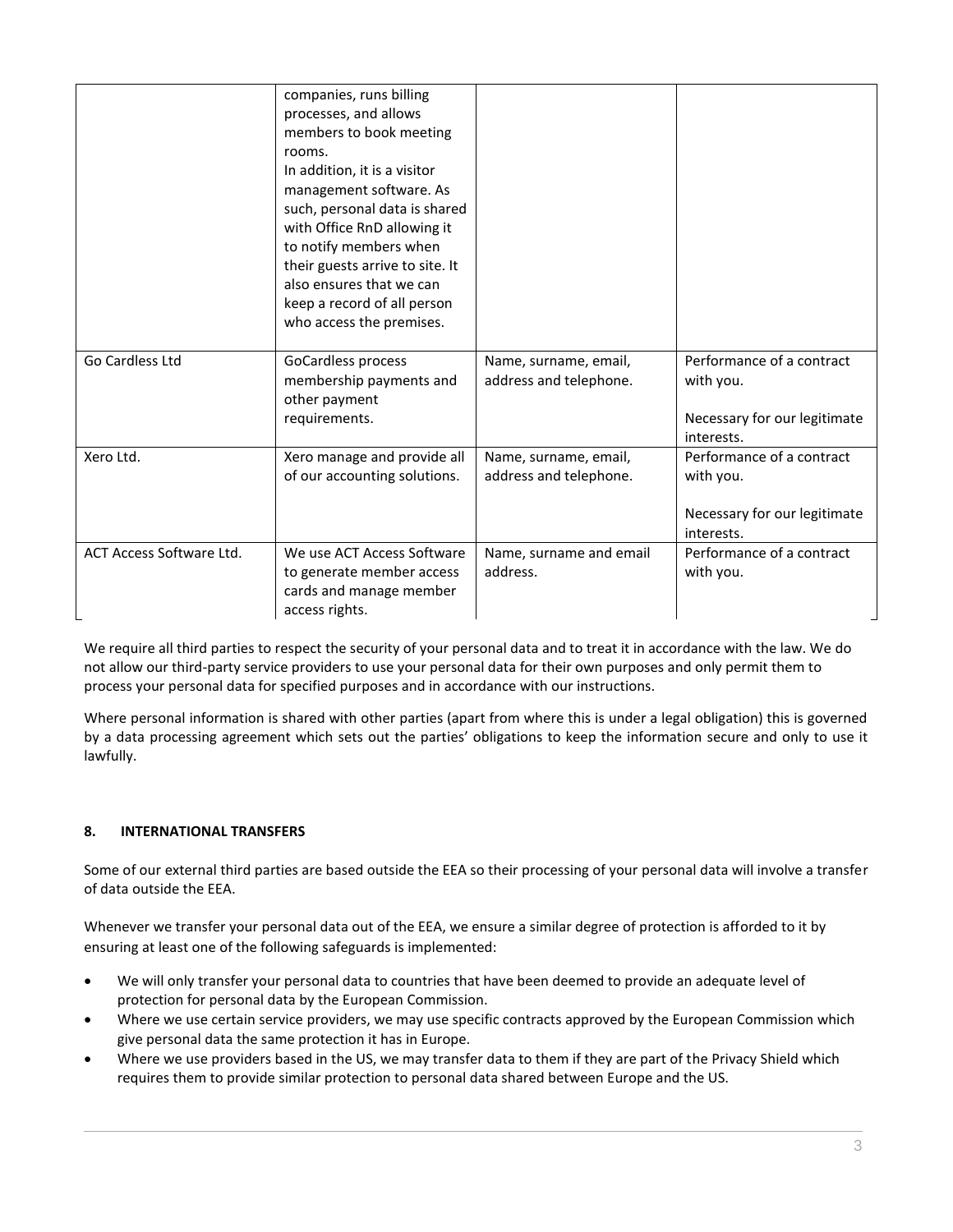Please contact us if you want further information on the specific mechanism used by us when transferring your personal data out of the EEA.

## **9. DATA SECURITY**

We have put in place appropriate security measures to prevent your personal data from being accidentally lost, used or accessed in an unauthorised way, altered or disclosed. In addition, we limit access to your personal data to those employees, agents, contractors and other third parties on a need to know basis. They will only process your personal data on our instructions and they are subject to a duty of confidentiality.

Our technical and organisational measures include the following:

- i. We do not maintain any servers on site. All personal information is stored on secure hosted platforms.
- ii. Our staff are only given access to electronic filing systems and folders to the extent that this is necessary to enable each staff member to fulfil his or her duties.
- iii. Access to hosted data systems is password-protected.
- iv. Staff use their own mobile phones for their business that are password protected.
- v. Staff are required to log-off from systems and laptops when not in use.
- vi. Staff are provided with training and guidance on the secure use of electronic devices in public and the associated risks.
- vii. Staff are prohibited from disclosing passwords or writing them on post-it notes.
- viii. We do not maintain any paper records containing personal information.
- ix. We ensure that our physical premises are secure from theft and other intrusion.
- x. The management of our IT systems is the delegated responsibility of a third-party provider. The Managing Director is responsible for ensuring that these services provide an appropriate level of security. Our IT systems are reviewed for data security compliance purposes at intervals of no more than 12 months.

## **10. PERSONAL DATA BREACH**

A personal data breach is defined as 'a breach of security leading to the accidental or unlawful destruction, loss, alteration, unauthorised disclosure of, or access to, personal data'. This might include, for example the loss of papers containing personal information or the loss of a laptop.

We are required to report any breach to the Information Commissioner's Office as soon as possible and in any event within 72 hours of becoming aware of a breach. This does not apply if the breach is unlikely to result in a risk to the rights and freedoms of individuals.

We maintain procedures for responding to a data protection breach. This comprises of:

- i. An effective channel of communication to ensure that breaches can be reported, and that relevant staff are notified immediately, including out of hours reporting;
- ii. A process for assessing the reported breach, considering whether it needs to be reported to the Information Commissioner's Office and to the individual or individuals concerned, assessing its seriousness and the likely damage and identifying steps to mitigate that damage;
- iii. A process for reporting breaches to the Information Commissioner's Office and to the individual or individuals concerned; and,
- iv. A process for evaluating the circumstances leading to the breach and, if required, implementing remedial measures such as further training or guidance.

## **11. DATA RETENTION**

We retain personal information concerning members for the duration of your membership. Once the membership has expired information is retained for accounting and tax purposes for seven years and then securely deleted. Information which does not relate to accounting and tax records is securely deleted 30 days after notification of the membership being terminated.